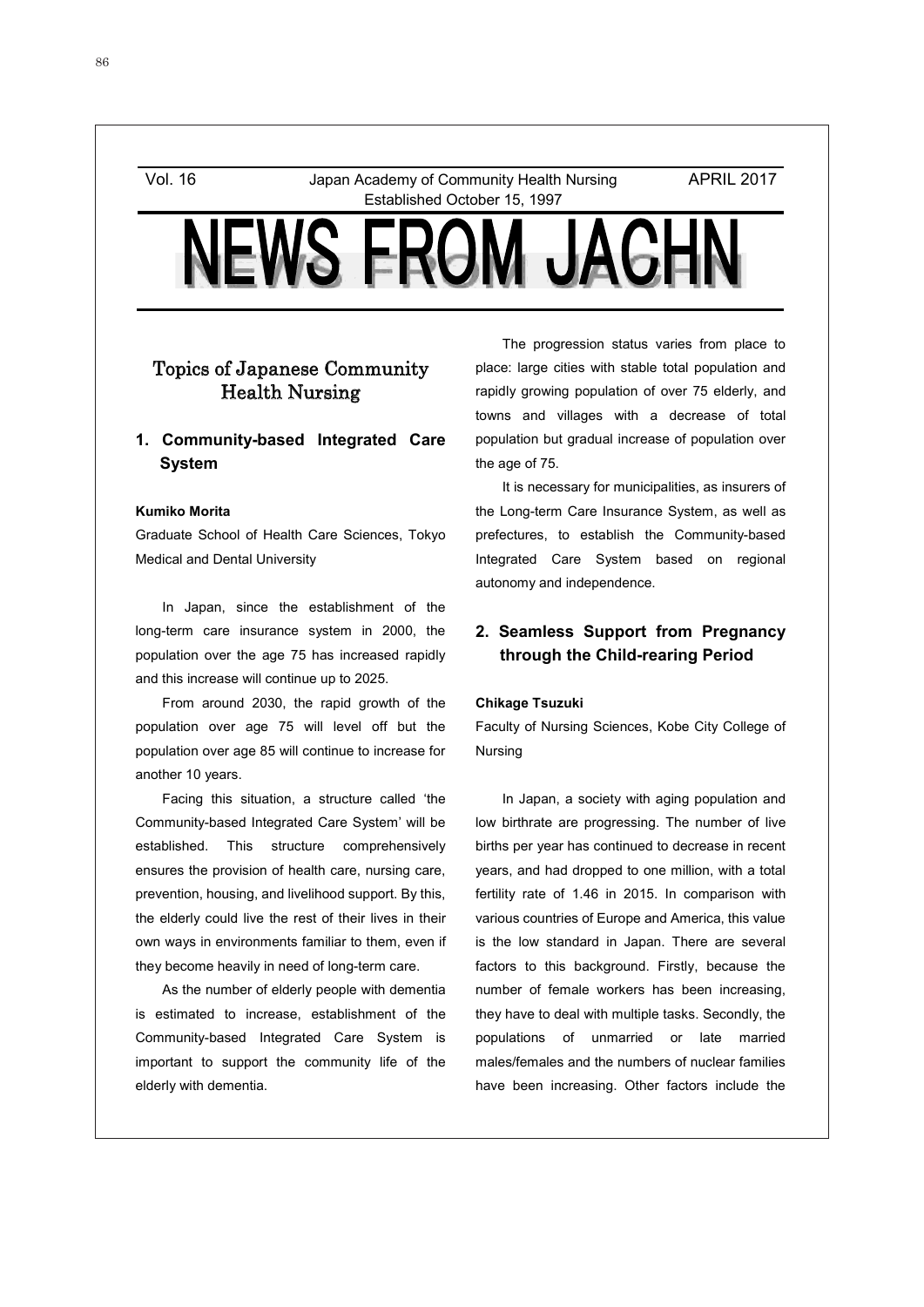lack of childcare support for the childcare generation and the isolation of child-rearing.

"Healthy parent and children 21  $(2^{nd})$ " is a policy of maternal/family and child rearing promotion in Japan. The policy aims for "the society into which all children grow healthily" for the decade starting in 2015. One of the targets is "seamless support from pregnancy through the child-rearing period". The goals are reduction and early detection of risk of abuse by dealing with anxiety concerning child-rearing, and isolation. Concretely, this means the enhancement of maternal and child health measures throughout pregnancy, delivery and childcare. Furthermore, the cooperation system between each project and the related organizations are being strengthened, including a nationwide establishment of comprehensive support centers as a one-stop consultation base for maternal and child health.

A public health nurse is stationed in each municipality with a population of 5,000-20,000 people and is concerned with residents' health care in each charge area. At the start of pregnancy, a pregnant woman notifies the municipality of her place of residence, and of her pregnancy, and a maternal and child health handbook is issued. During the pregnancy, there are a further 14 times for prenatal health check, and various subsidies for the cost of childbearing are available. After delivery, home-visit guidance is provided by public health nurses for all infants. Furthermore, 3 times (infant, 18 and 36 months old) of health checkups has become a legal requirement in all municipalities. The participation rate of health checks in the municipalities exceeds 90 percent.

Public health nurses are conducting health checks, various kinds of health guidance and consultation for maternal and child health in the health centers of the municipalities. The situation of all pregnant women and mothers is followed up continually from early pregnancy. Public health nurses perform home visits and consultation as needed and are concerned with the needs of family, parent and child. They focus on providing careful and intimate support to families with children, while promoting the development of a community which can watch over children's healthy growth and provide a supportive network for families with children.

## **3. Recent Movement in Public Health Nurses Education**

### **Masako Kageyama**

Osaka University Graduate School of Medicine

As of 2014, approximately 50,000 public health nurses (PHNs) have been employed at places of work. The majority (approximately 70%) of them work at public health centers, municipal offices, or other similar public institutions in Japan (Public Health Administration Report 2014 by the Ministry of Health, Labour and Welfare).

The enactment of Regulations on Public Health Nurses in 1941 provided a regulatory framework for certifying PHNs. The first National Public Health Nursing Examination was conducted in 1952. Since 1992, four-year nursing colleges/universities sharply increased and many 4-year college/university education programs include a training program for PHNs.

In these years, enhancement of nursing services has been required to meet advanced and diversified healthcare, an aging society with fewer children, and diversification of citizens' needs. In 2009, amendment bills for the Act on Public Health Nurses, Midwives and Nurses gained approval for the first time in 60 years. The amendments specify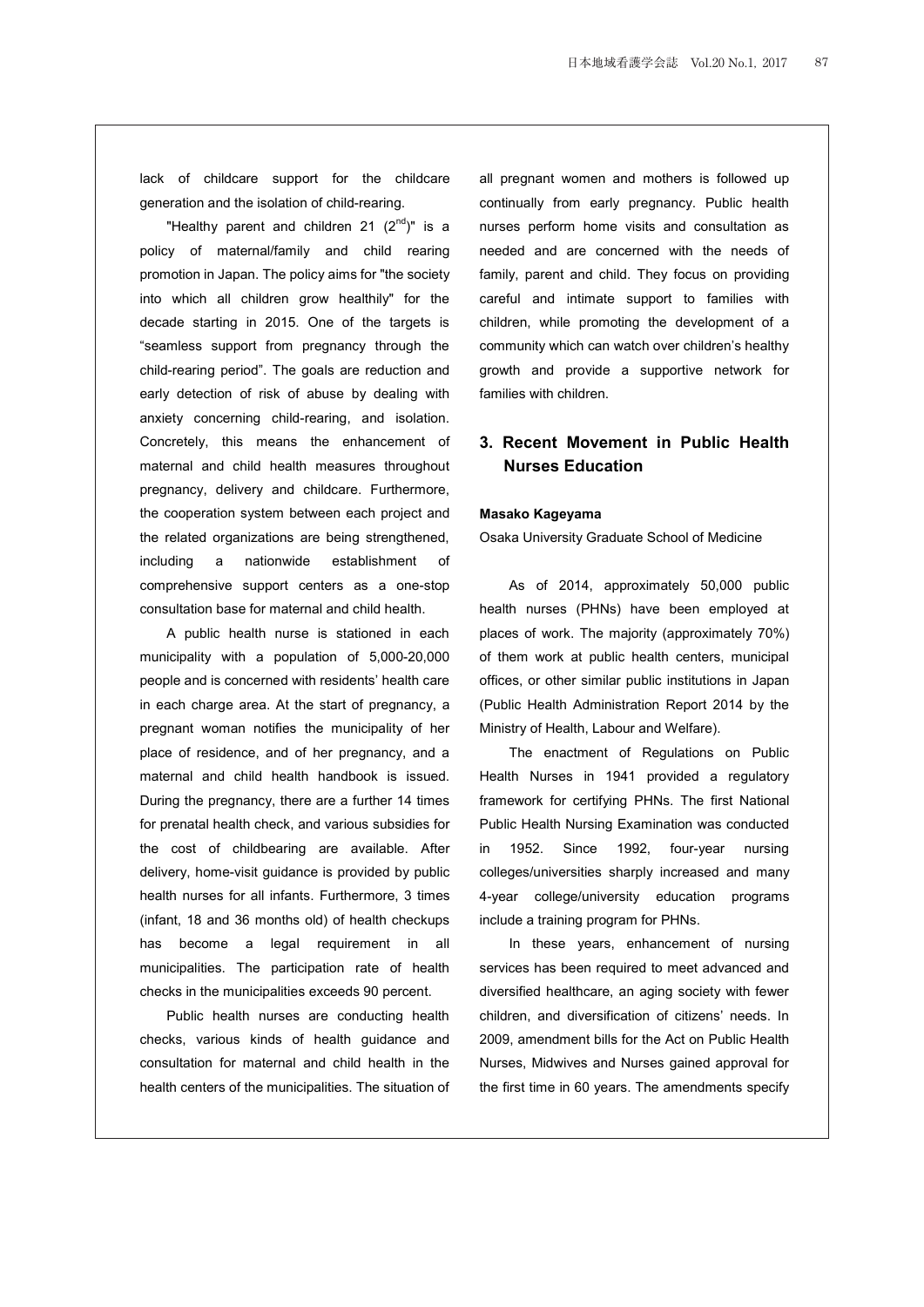graduation from a 4-year college in the opening of the provision on the eligibility to take the nurse's examination, and extend the minimum period required for PHN training/education from six months to one year. The ministerial order was revised and enforced in 2011, when the number of credits required for the PHN training/educational curriculum was increased from 23 to 28. Under these major revisions of the PHN training/educational curriculum, many 4-year college/university education programs have changed to educate only selected nursing students.

The current PHN training/educational curriculum has the following four types: (1) nursing colleges/universities provide education to all students for nurses and PHN; (2) nursing colleges/universities provide education to all students to become nurses but limited students for PHNs; (3) one-year course provided by three-year colleges or training institutions; and (4) two-year master's course. According to the Ministry of Health, Labour and Welfare, there are 258 PHN training/education institutes as of November 28th, 2016. Over eighty percent of them are 4-year colleges/universities.

The Ministry of Health, Labour and Welfare has published 2035 Japan Health Care Vision. Japan has faced the fastest aging society with fewer children under a tough economic situation. To manage limited resources and solve difficult health problems, there are great expectations of PHNs. In the grand design declared by the Japan Academy of Public Health Nursing (JAPHN), the Academy is promoting PHN training/education to the level of master's course as one of the strategies to prepare for challenges in the years up to 2035. More PHNs students need to be educated to master course level to gain greater competency.

## **4. Current Situation and Educational Approaches in Home-visit Nursing in Japan**

### **Noriko Yoshiyuki**

Department of Home Health Care Nursing, Osaka City University

With the aging population and rising needs for long-term care services in Japan, there has been a paradigm shift in healthcare from hospitals to community settings. Home-visit nursing is an important community-based service, which provides care for individuals living at home. This article describes the current issues and strategic education approaches of the home-visit nursing workforce in Japan.

1) Shortage and Demand for Home-visit Nursing

Despite a great demand for home-visit nursing, the majority of nurses in Japan work in hospital settings. The percentage of the home-visit nursing workforce has not changed in recent decades, consisting only of 2% (41,000 home-visit nurses, in 2013) of the total nurse workforce in Japan. Home-visit nursing supply and demand could become even more problematic in the next ten years, when baby boomers reach 75 years old. In order to meet the future demand for a home-visit nursing workforce, it is estimated that at least 50,000 home-visit nurses are needed: moreover, to improve the current home death rate in Japan (13%) to that of the Netherlands (30%), an estimated 150,000 home-visit nurses will be needed by 2025.

This home-visit nursing shortage relates not only to numbers, but to an overall skills' deficit in the workforce. The average age of home-visit nurses is 47, which is older compared to hospital-based nurses, whose average age is 37. In addition, the majority of Japanese visiting nursing agencies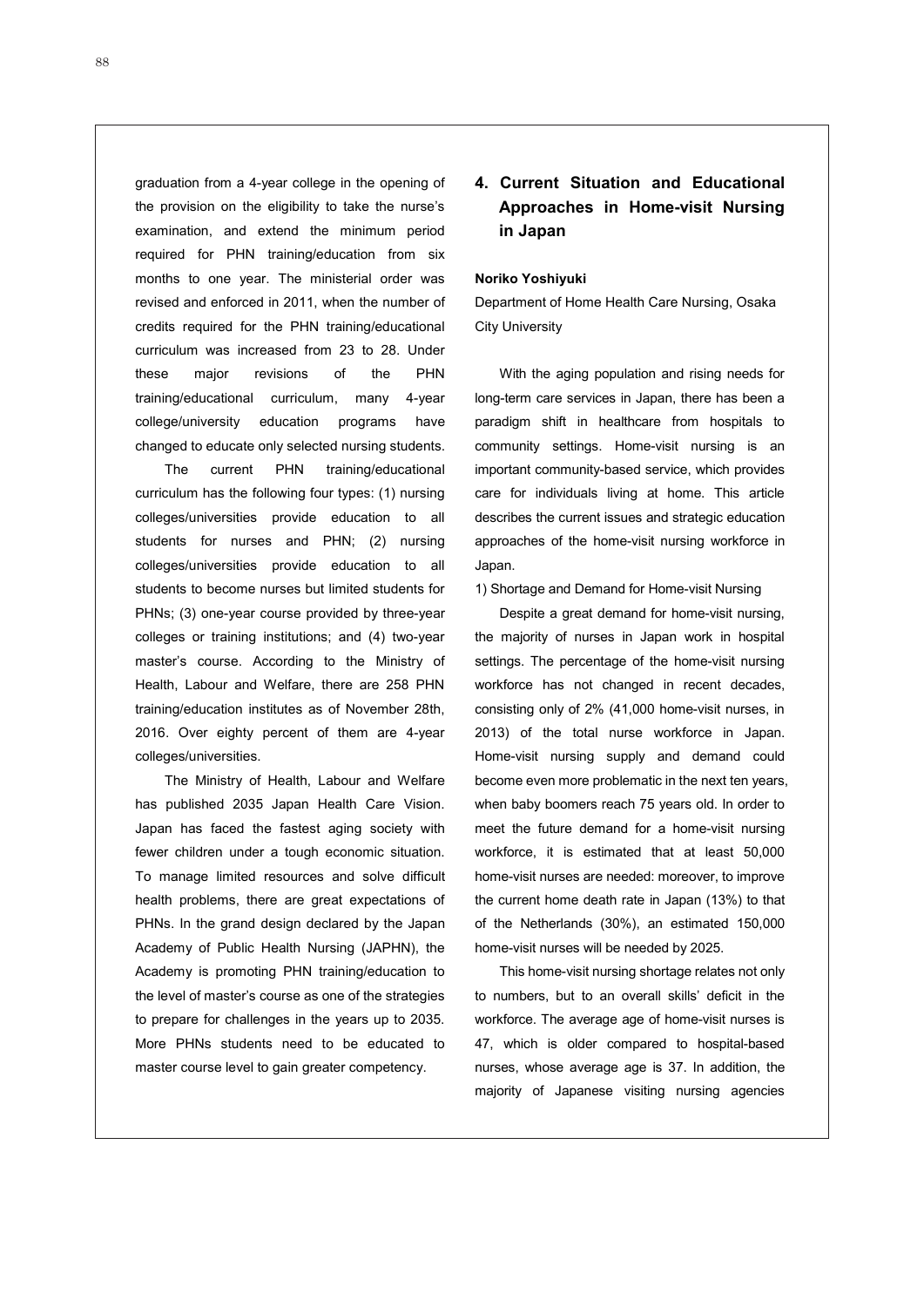generally have less manpower, with an average of 4.7 nurses per nursing agency. These factors, coupled with the staff shortage, have resulted in difficulty of maintenance of skills and development of specialties within home-visit nursing. Therefore, the current issue of home-visit nursing is to ensure the quantity and quality of manpower.

2) Aligning Education and Training with the Home-visit Nursing Practice Environment

There are two possible approaches, focusing on education and on training for home-visit nurses, as a strategy for strengthening the home-visit nursing workforce in Japan.

(1) Continuous Professional Development

With rapid changes in community-based healthcare, it is critical for home-visit nurses to update their professional knowledge and skills, to ensure the continued delivery of high quality, and effective evidence-based care. However, many home-visit nursing agencies are not able to offer continuing education, due to deficit in resources. To tackle this problem, nursing organizations such as the Japanese Nursing Association, and local Home-visit Nursing Associations are playing a critical role in curriculum development, by identifying job needs and vacancies, advertising programs, and providing equipment and materials for training. Furthermore, there are some career development opportunities like Certified Nurse Specialist (CNS) and Certified Nurse (CN) in the fields related to home-visit nursing.

(2) Education Initiative for New Graduate Nurses

In recent years, education programs for new graduate nurses have been developed around the country to respond to the shortage of young manpower in this field. In many programs, local Nursing associations, educational institutions, hospitals, as well as home-visit nursing agencies collaborate with each other to provide learning

opportunities, including on-the-job/off-the-job training, hands-on hospital training, e-learning, career counseling, and skill assessment. Such education programs enable new graduate nurses to develop their competencies, knowledge, skills, and attitudes, and contribute to the recruitment and retention of new graduate home-visit nurses.

In the next decade, the role of home-visit nursing, as a profession which can deliver appropriate clinical care and enrich the quality of life of individuals in the community, will be even more vital. In order to establish a sustainable community-based health care system, action and investment in the improvement of the home-visit nursing workforce are urgent.

# Korea-Japan 3rd Joint Conference on Community Health Nursing in Pusan, Korea

#### **1. Overview**

The 3<sup>rd</sup> Korea-Japan Joint Conference on Community Health Nursing in Busan, Korea Busan, Republic of Korea on 1th-3th, July, 2016

#### **Yukiko Kanaya**

Department of Home Health Care Nursing, Osaka City University

The conference was held at Bexco Convention Center in the Republic of Korea, hosted by the Korean Academy of Nursing Science (KACHN) and the Japan Academy of Nursing Science (JACHN).

A total of 362 people registered and attended the conference. Among them 170 participants were from Japan, 190 from Korea.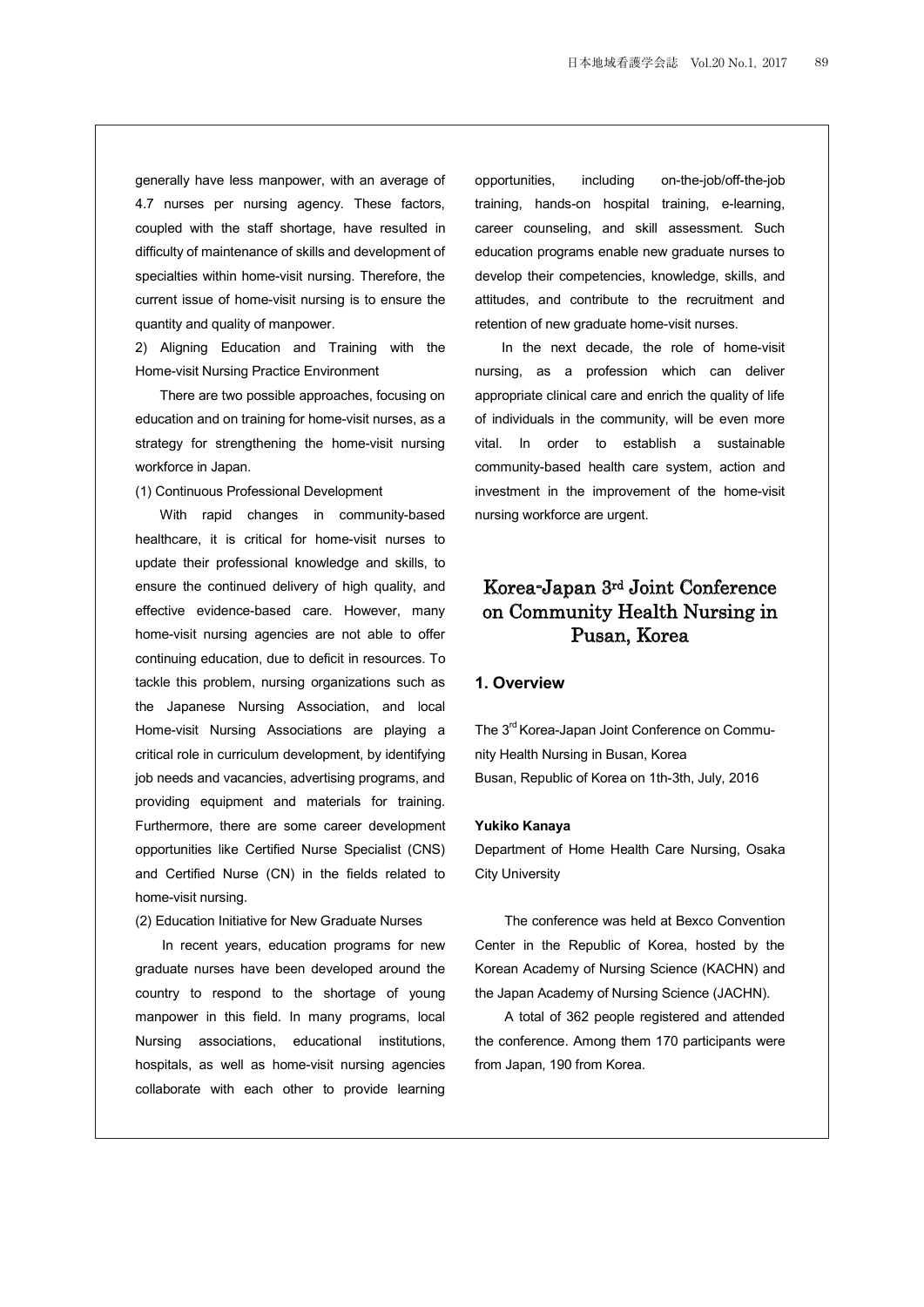

Awardees, Ms. Yukiko Anzai (second from left) and Ms.Mina Ishimaru (third from left)

 The theme of the program was "Future Directions: Disaster Preparedness and Nursing". A number of keynote speakers were invited to present aspects of their research that represented different perspectives on disaster preparedness. There were 22 general oral research presentations and 224 poster presentations. Among them, 7 oral presentations and 119 posters were by Japanese nurses. Awards for the oral and poster presentations were given to three Japanese participants.

## **2. Awardees in Japanese Presentators**

**Mina Ishimaru** (Awardee of oral presentation) Graduate School of Nursing, Chiba University

I feel honored to receive the Best Oral Presentation Award on 'Using faculty self-reflection to construct a research support model for public health nurses.' I am proud of our collaborative relationships between universities and public health nurses in Chiba over the last 40 years, and among the universities which contributed to this research. Furthermore, we will continue to provide research support as best we can.

Through this research support, we would like to



Awardee, Ms. Sawa Teraoka

pursue PHN's health care practice improvement and PHN's learning and professional development. In addition, we would like to continue to work on faculty development. Thank you very much.

**Yukiko Anzai** (Awardee of poster presentation) School of Nursing, Miyagi University

We were awarded best poster presentation at the Third Korea–Japan Joint Conference on Community Health Nursing for our study of Earthquake Disaster Support Activities of Public Health Nurses. This study was conducted to elucidate public health nurse activities during earthquake disasters based on experiences obtained during the Great East Japan Earthquake and its immediate aftermath. First, we interviewed public health nurses and analyzed public health nurse activity contents. Then we administered two questionnaire surveys for which we carefully selected activity contents. This report described the analysis and findings of the second survey.

This study was conducted through collaboration of seven researchers and many public health nurses. We have gratefully accepted this award for our study on behalf of all contributors. We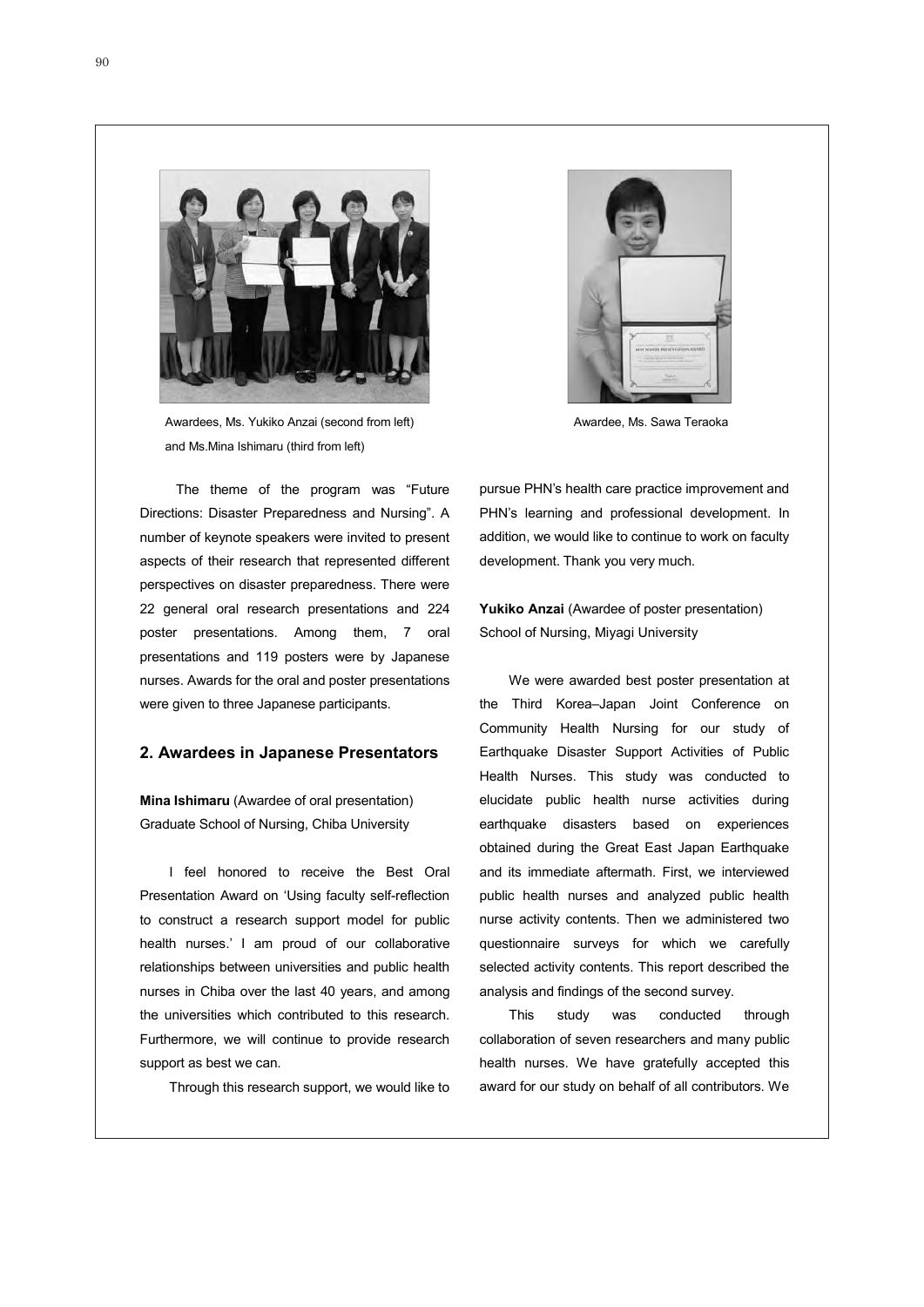extend our sincere gratitude to the academic meeting board.

**Sawa Teraoka** (Awardee of poster presentation) Graduate School of Medical Sciences, Kyushu University

This time, I am very honored to receive the Best Poster Presentation Award of The 3<sup>rd</sup> Korea-Japan Joint Conference on Community Health Nursing. In this study, we examined the effect on the cognitive function of horticultural activities of the elderly with dementia. Our results led us to suggest that the effects on cognitive function were different from the existence of horticultural experience in the past.

From now on, encouraged by this award, we would like to develop this study in order to create a program that can be utilized in the field.

Finally, I would like to thank from the bottom of my heart everyone who gave me so much support and cooperation.

### **3. Brief Reports of Participants**

### **Satoko Okawa**

School of Nursing, Osaka Prefecture University

I participated in a professional visit to the Jin-gu community health center, and the Hopo Rolling Stock maintenance office. In this report, I focus on these two facilities.

There is no qualification of public health nurse in South Korea. The nurse who works in a public health section is carrying out a role of public health nurse.

Based on the Community Health Law, health care activity is performed in South Korea. Community health activity is carried out in community health centers. Such activity includes dentistry and medical examination of elderly people or students, classes on lumbago prevention and other things. Community health centers have been using Chinese medicine effectively. In maternal and child health care, the community health center holds baby massage and classes for pregnant women. The center also distributes diapers and milk to low-income families

Hopo is carrying out the maintenance and management of the subway No. 2 line. 150 employees work every day, and there are two public health nurses. In Hopo, Public health nurses carry out health education to the workers twice per month. In South Korea, heavy drinking is a big health problem. Hopo put up a banner and a signboard to warn people against heavy drinking.

I think community health activity does not differ much between Japan and South Korea. However, I was impressed with the additional support to families in need. Similar awareness and support is also needed in Japan for families in need, now and in the future.

### **Ayako Okochi**

Graduate School of Medicine, Yokohama City **University** 

The 3<sup>rd</sup> KJJCCHN was held on 1-3 July at Bexco in Busan, attended by 400 delegates, owing to the Chair and President of KACHN, Prof. Kyung Ja June. Japanese delegates included President of JACHN, Prof Misako Miyazaki. Busan is the second largest city in Korea and also a scenic port city. With the theme "Challenges and future directions: Disaster preparedness and nursing", the conference focused on how Korean and Japanese academies of community health nursing are leading to community building for disaster preparedness. For this theme,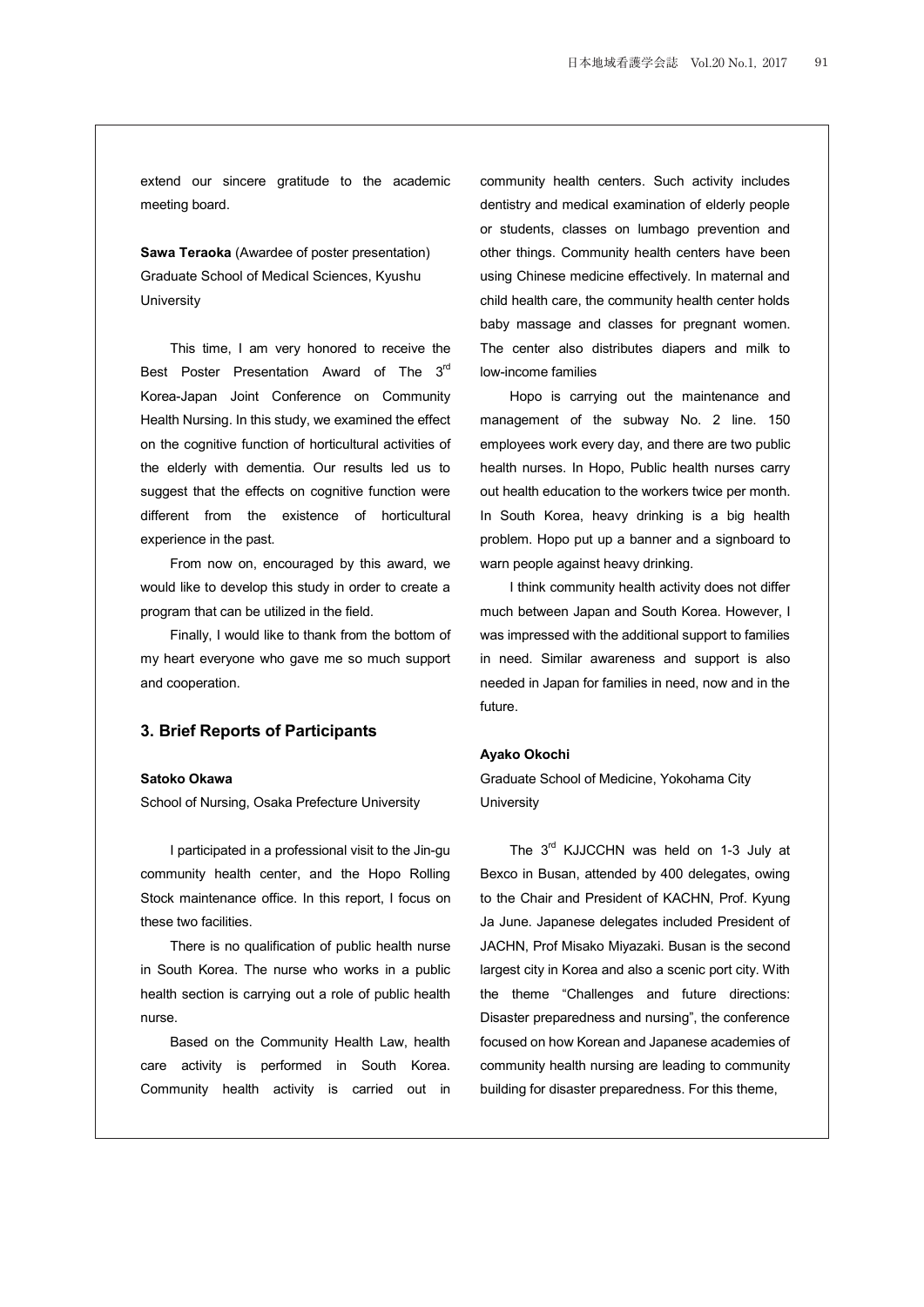

the program included groundbreaking lectures, seminars and presentations that balanced comprehensive theoretical findings and practice-based research that consequently signified the partnerships between community, professionals and academia. Korea and Japan similarly experienced unprecedented massive disaster: MERS-CoV outbreak and Sewol ferry disaster; the great East Japan earthquake. This joint conference elaborately and purposefully discloses these disasters' health effects and clues to solutions in the past, present and future.

One of my main objectives of attending this conference was to moderate the oral session with a Korean moderator, Prof. Young Ko. The Concurrent session 2 consisted of three presentations that depicted child health, health behaviors and nurses' disaster management core competencies. The presenters and audiences discussed Japanese children's obesity, the influence of diet on cardiovascular disease and the development of disaster preparedness ability. I deeply appreciate Prof. Ko for her thoughtful handling of the session, and the expression of hospitality that I found in the collaboration among Korean and Japanese researchers and in Korean student volunteers' smiles.

#### **Naomi Fukushima**

Department of Health and Welfare, Izumi City Municipal

I attended the 3<sup>rd</sup> KOREA-JAPAN Joint Conference on Community Health Nursing, in Busan, Korea on July 2-3, 2016. The theme of this conference was Challenges and future directions: Disaster preparedness and nursing, and the contents were very interesting for me because I had carried out health activities against disaster for a month as a public health nurse at the time of Great East Japan Earthquake in 2011.

Many of the participants in this conference were academic teachers and students from universities, and apparently very few were participants from practical workplaces like me as a municipal public health nurse, but I enjoyed the conference very much and learned a lot from the academic researchers.

This time, I gave a poster presentation with the theme of "Drinking status among ambulatory frail elders living at home". I was able to obtain much significant knowledge from many other presentations of researchers that appeared to be useful for my future practice.

In addition, at the welcome reception held during the conference, I was very impressed with the heartfelt hospitality including a lot of delicious Korean cuisine, music performance by students, and so on, and I got to know new research colleagues. I will make an effort to make use of the precious experience of participation in this conference for the future community health activities in Japan.

Finally, I would like to express my sincere gratitude to the Korean and Japanese people who were committed to the preparation of this conference.